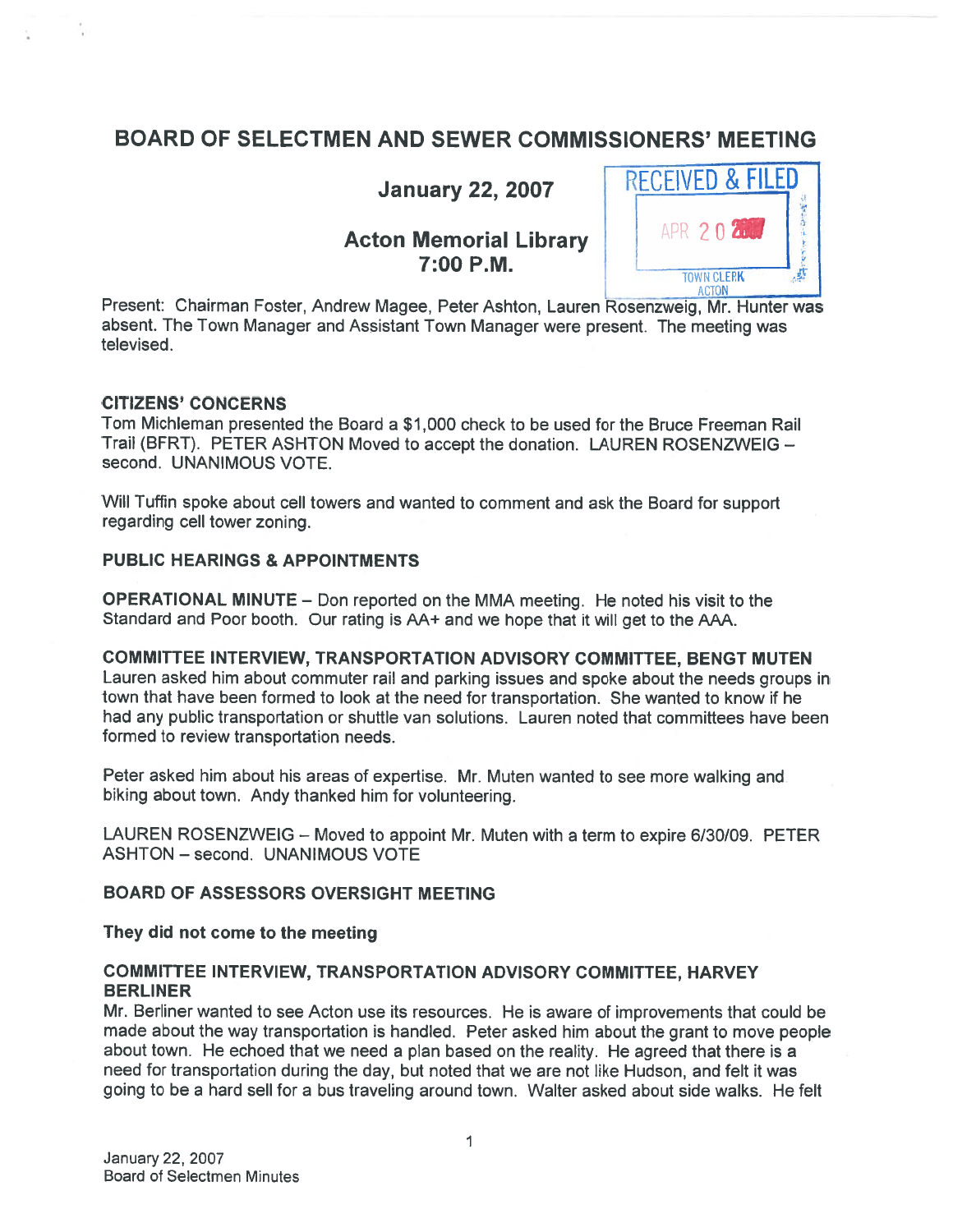that walking is crucial. He lives in Indian Village and the students use the side walk to go to school. He supports side walks around town on 2A.

# ANDY MAGEE - Move to appoint Mr. Berliner as an Associate Member to expire 6/30/07. PETER ASHTON — second. UNANIMOUS VOTE. BOARD OF HEALTH OVERSIGHT MEETING

Bill Mclnnis introduced the members to the Board. Bill presented <sup>a</sup> slide show. They are in need of one member. They are having trouble keeping nurses. The Nursing Service is self funding. Peter thanked them for their work. Peter commented on the accomplishment slide. It was noted that we pu<sup>t</sup> those figures in the Town Report. Peter asked about outreach. Bill asked about the ability to make presentation at Town Meeting, Web site and mailing with the tax bills. Peter asked Bill about the number of hazardous waste days provided. Bill said that there are <sup>a</sup> lot of models and some towns accep<sup>t</sup> hazardous waste through the week. He noted that the number of those multiple days the waste goes down and are not well attended as they won't have to wait <sup>a</sup> year. He felt that two days if scheduled properly will keep the attendance up. Bill noted that we don't charge for this service. Walter thanked them for their good work during the year. He noted that it is <sup>a</sup> very important issue that needs suppor<sup>t</sup> and help of the BOH to have safe soils and water in Town.

Andy thanked them. Andy noted the need for Grace materials review and thanked them for their time. Andy asked about possible bylaws to address blasting. Bill noted that the Fire Department permits this activity. Andy asked about training and if they had any attempt to ge<sup>t</sup> more training. Bill noted that in other communities they elect the BOH, and want to see people who are certified. Lauren asked that they do more outreach about septic systems maintenance.

# VOLUNTEER COORDINATING COMMITTEE OVER SIGHTMEETING

Nancy Whitcomb introduced Mr. Bruschi and Jean Schoch. Nancy said that they are amazed by the qualifications of those who fill out their VCC Forms. Lauren thanked them for their work and asked about her needs on the committee. They could use <sup>7</sup> and have 4. Lauren thanked them for the resume's that have been submitted. Peter thanked them for their work. Walter asked about putting more information on the Web site, he wanted to <sup>p</sup>lant the seed to use the Web site.

# COMMITTEE INTERVIEW, BOARD OF ASSESSORS ALTERNATE MEMBER, PAUL **WEXLEBLAT**

Lauren said that he had done this before and thanked him for volunteering. Paul asked if there were any problem with him doing work with the Police Department as dispatching and serving on the Board of Assessors. The Manager will check this out. PETER ASHTON — Moved to appoint him as an Alternate Member of the Board of Assessors with <sup>a</sup> term to expire 6/30/09. LAUREN ROSENZWEIG — second.. UNANIMOUS VOTE

# COMMITTEE INTERVIEW, HISTORIC DISTRICT COMMITTEE, APPOINTMENT, ELLIE **HALSEY**

Peter thanked her for volunteering. She said that she wanted to be sure Brokers let potential clients know that if they are looking at properties that are in <sup>a</sup> Historic District there are restrictions. Andy did not have any additional questions but noted the District signs were provided by the use of CPC monies. Lauren asked that she continue to preserve these properties. ANDREW MAGEE - Moved to appoint Ellie Halsey as a Member of the Historic District Commission to expire 6/30/09. PETER ASHTON — second. UNANIMOUS VOTE.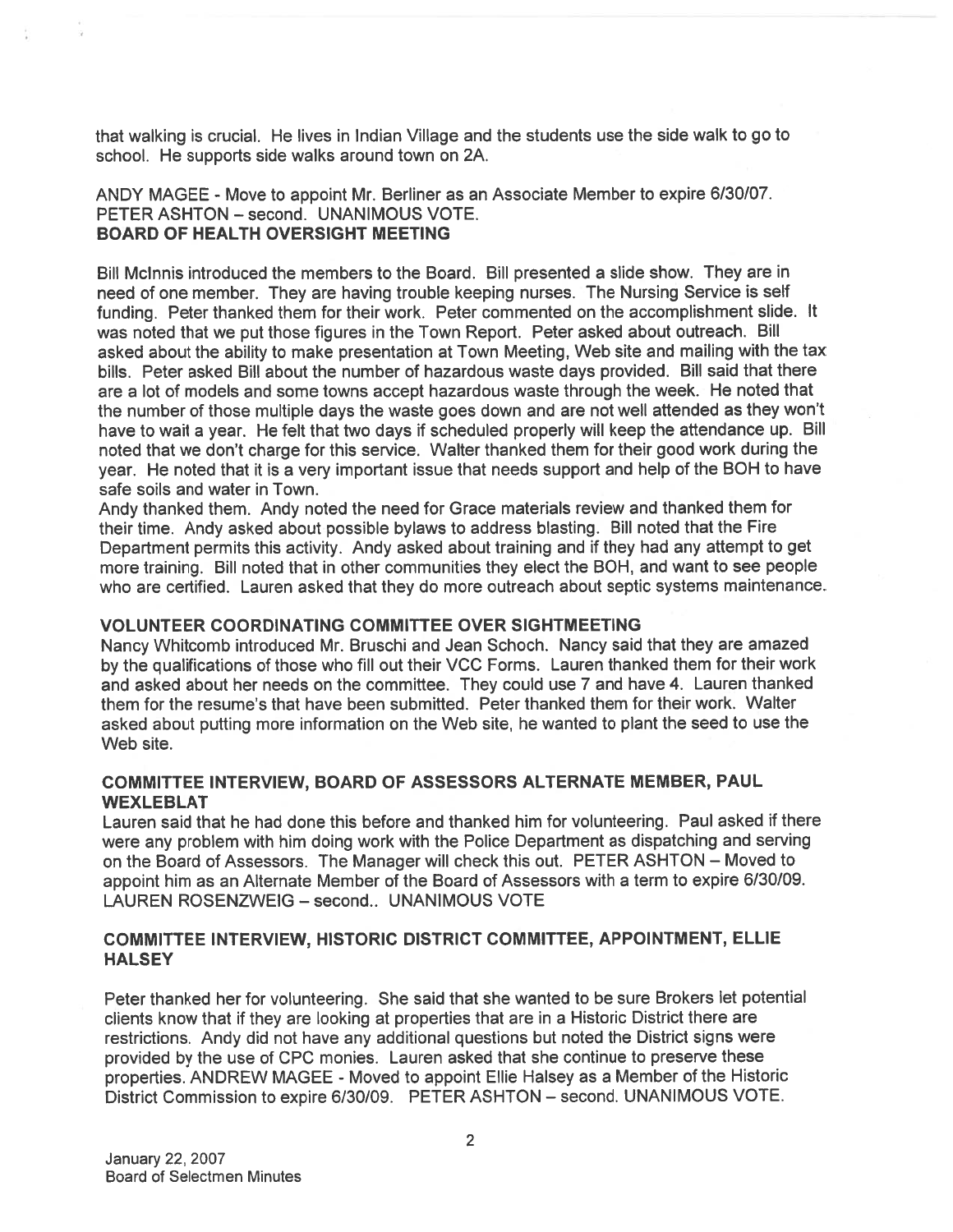## NOT YOUR AVERAGE JOE'S, INC. CHANGE OF MANAGER REQUEST

Walter asked about the reques<sup>t</sup> with regard to the change in liquor Manager. Mr. Labourene has been voted to take over the Acton site. He is aware of the service and liquor issues.

Walter asked about his education (TIPS) training for service of alcoholic beverages. Mr. Labourene has attended, and has received <sup>a</sup> passing score.

Walter noted that Acton is very serious about the service of liquor. Mr. Labourene personally instructs new employees and expectations of service.

PETER ASHTON - Moved to approve the reques<sup>t</sup> for Change of Manager. LAUREN ROSENZWEIG — second. UNANIMOUS VOTE.

## SELECTMEN'S BUSINESS

#### FY08 BUDGET DISCUSSION

Peter noted that he had outlined his views in his tax relief in 2008 memo. He believes the Town has the split from ALG. He propose<sup>d</sup> <sup>a</sup> hold harmless budgetary proposal. Peter said we have <sup>a</sup> grea<sup>t</sup> opportunity to pay back the citizens for their pas<sup>t</sup> support. State Aid is coming in higher, there is Free Cash of 2 million and the NESWC Fund. Peter said we utilize \$600,000 in Free Cash as essential to replace the amount that would be charged. We will be able to reduce the rate to 1%. Peter took the final ALG <sup>p</sup>lan that has been pushed out for 3 years. Peter felt that we could address 09 and 10. Peter hoped that the rest of the Board could suppor<sup>t</sup> this <sup>p</sup>lan. School Committee and Fin Com has also voted to support.

Lauren too wanted to save tax payers money, however, she doesn't think it is apples to apples and then you end up having to ask for an increase. Lauren wanted <sup>a</sup> long term <sup>p</sup>lan to address this and did not want to then bump it up in the next year. Lauren wanted to make projections further out.

Andy echoed some of Lauren's statement. Andy asked about the use of NESWC monies. Peter said it is less than half and we don't know the liabilities at this time. Walter agree<sup>d</sup> on balance it is something we can do, but wants to use the \$600,000 Free Cash. Allen Nitschelm wanted to know if the million was going to capital and is the Board happy with that. As an individual he asked Peter if they were going to ask the voters to make up the \$600,000, Peter said yes, next year.

Peter noted that as <sup>a</sup> tax payer he would like the \$600,000 not on his tax, and even if it were for <sup>a</sup> year, the funds could be invested for that year.

Bill Mullin felt that we should suppor<sup>t</sup> taking the relief this year. In long term view, three years ago had us with a 6 million override for this year. From the Fin Com perspective, we should <sup>g</sup>ive the taxpayers <sup>a</sup> thank you. It is also <sup>a</sup> way to say we are not going to tax to the max. Bill also noted the third element that the capital plans should be within Prop 2 1/2. PETER ASHTON — Moved to suppor<sup>t</sup> the <sup>p</sup>lan as outlined in this memo. Motion failed 2/2 Andrew No. Lauren, no. Andy asked about how to revisit this and Walter said that the change can be made at ALG. Walter noted this could be discussed at the Special meeting on Friday.

Lauren wanted to see the split increasing and asked that ALG know we want to see the split percentage to continue to increasing toward the Municipal Budget.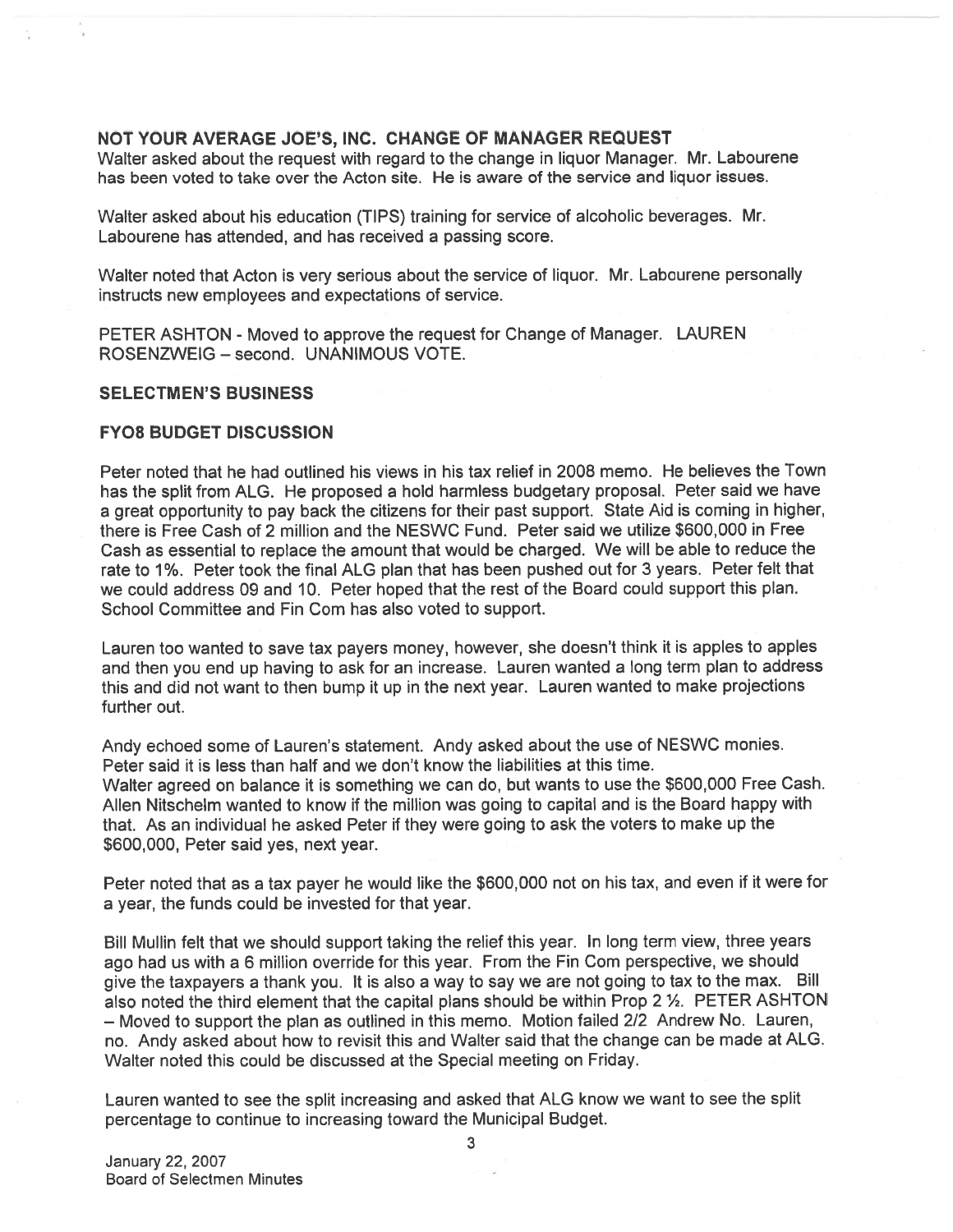OPERATING BUDGET COMMENTS - Peter asked that the \$20,000 be added back into the Celebrations line item. Peter suggested \$25,000 go out of the budget to serve another need like the Celebrations. Peter suggested the Overtime be reduced with \$420,000 going forward. Peter noted that we should increase the paving account to reinstate the money to that account.

Walter spoke about salary schedules and retention of employees. Walter asked about the magnitude of this and how to retain our Human Resources. Staff is thin, and we need to address this. Walter wanted information if this could be budgeted and addressed. Walter also spoke about the Senior Center Staff request. He also spoke about the Cops Fast Grant program.

Andy agreed with the overtime reduction in the Fire Department and the W. R. Grace issue caught his attention. He noted Jim Okun's invoices are running \$85,000 or \$90,000 per year.

Lauren supports most of the operating changes that Peter suggested.

#### CAPITAL BUDGET DISCUSSION

Lauren asked if we could pu<sup>t</sup> off the cemetery paving until next year. Lauren asked about Command Post Technology project, she further asked about the Unified Command project, Lauren asked for more info on this for next meeting. She agreed with the ordering of the FY08 Capital Budget Request at this time.

Andy spoke about the 468 Main Street property and could not suppor<sup>t</sup> as <sup>a</sup> member of CPC or as <sup>a</sup> Selectmen. Lauren was concerned that this is <sup>a</sup> worthwhile project and suggested contacting the owner to see if the price can be reduced.

Andy spoke about sidewalks and asked if this was <sup>a</sup> commitment for exploring bidding outside to ge<sup>t</sup> an idea of the costs.

Andy asked about the Traffic light and wanted to raise the issue of <sup>a</sup> donation from HAARTZ for improvements at that intersection.

Andy agreed with Lauren about the paving at the Cemetery.

Walter wanted to restore the Thursday evening hours at the Library. Walter also was supportive of the purchase of the <sup>468</sup> Main Street House. Walter noted that this will not be funded by CPA. He suggests we bond this project. It is an opportunity we need to take. Walter does not suppor<sup>t</sup> the cemetery resurfacing. He was <sup>p</sup>leased with the GIS and Traffic <sup>p</sup>lans as well as the Master Plan.

Peter said that he refigured Don's list. He suggested bonding for some of the larger items which would move us further down the list. He wanted to look at GIS and North Acton Fire Station as well as the Cemetery Building. Senior Center employee, we need to look at this. He spoke about bonding the 468 house and wanted to see more of <sup>a</sup> <sup>p</sup>lan of what we proposing. Peter spoke about Hayward Road lights and possibility of using Chapter <sup>90</sup> Funds. He spoke about the need to fund another study to see what the target number is. We know we are way below the Market, but we need to fund for \$30,000 for review of staff salaries, and would like it added.

Lauren asked if Bridge repairs can be done next year.

Walter wanted <sup>a</sup> <sup>1</sup> 1/2 time slot at our next meeting for budget discussion and Warrant discussion.

Peter asked about Senior Tax Relief Legislation passed by the legislature this year and asked staff to look into acceptance at the next Election.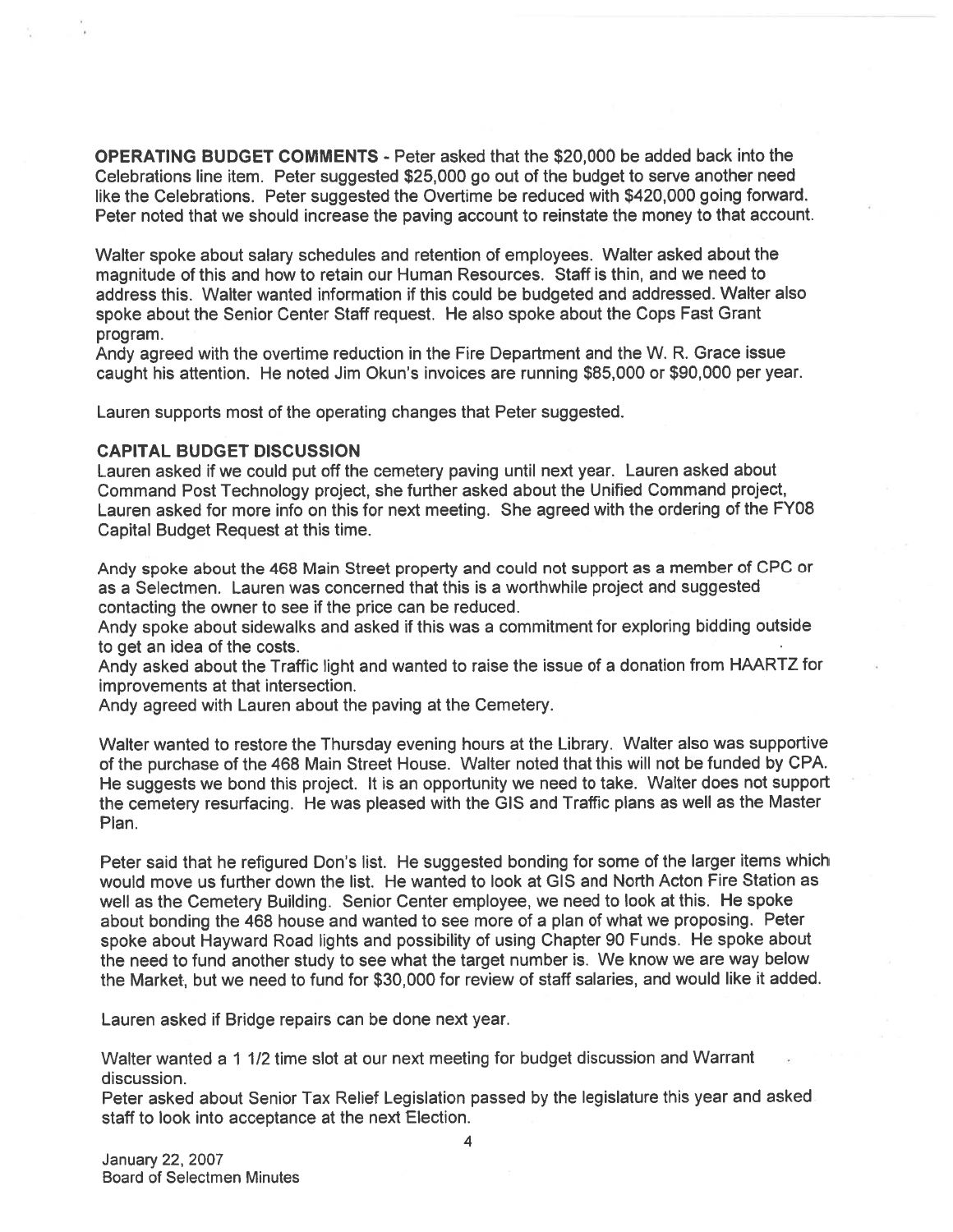# OBSOLETE MATERIALS DISPOSAL, ACTON MEMORIAL LIBRARY

Don explained the issue of disposing of obsolete materials. Don said that selling them in the library for fifty cents has not seemed appropriate. Lauren noted that some of them are discarded because of inaccuracy.

Ann Chang noted that some libraries pu<sup>t</sup> out <sup>a</sup> rack, but some are too shabby or unsuitable to be sold.

Walter wanted to take <sup>a</sup> look at the ability of recycling them down. He wanted to see if there is any way we can have them sold.

Walter wanted to explore other avenues before going forward. Maybe <sup>a</sup> call to Littleton and if the person who took books from Liffleton doesn't want our books, then we dispose of them. Andy suggested offering <sup>a</sup> <sup>p</sup>ick through day, and have the left over books disposed as soon as possible.

LAUREN ROSENZWEIG - Moved that after having a "pick through day", the left over books be disposed of as soon as possible. ANDREW MAGEE — second. UNANIMOUS VOTE.

# SCHOOL COMMITTEE RESIGNATION, PROCESS FOR FILLING VACANCY

The resignation of Marie Alterie of the Acton School Committee effective in January, has left <sup>a</sup> vacancy. Walter discussed what process will be needed for appointment or election. Walter noted the policy and process issues. Walter asked the Town Manager for his input and need for <sup>a</sup> vote. Don said that the State feedback is not very useful. Don said that we need to convene <sup>a</sup> meeting with the School Committee and indicate that the position that is up for Election again this March.

It was suggested that we Move to handle this in accordance with the provision of the law. Walter wanted to address it in this year's election cycle. Direction is contact SC regarding their desire to have an appointed person immediately. Walter asked that Don go back to counsel to see how it works. Lauren wanted to know if we could have it on the ballot as two three year appointments and one <sup>2</sup> year appointment. When we are holding our genera<sup>l</sup> election. Peter suggested we could convene <sup>a</sup> special meeting to establish direction. They discussed <sup>a</sup> meeting this Friday to resolve this. We need <sup>48</sup> hours notice to have it posted.

# SUBURBAN MOBILITY GRANT PROPOSAL

Lauren summarized the meeting that Jim Yarin attended regarding transportation <sup>p</sup>lanning. We are eligible to apply for this Grant. TAC is willing to ge<sup>t</sup> it in by the Feb <sup>9</sup> deadline. The Town Manager will sign off. She asked that we try to go forward, and noted there will be <sup>a</sup> requirement for matching funds. Walter discussed the issues mentioned in Jim's memo. Walter supports this and we can pu<sup>t</sup> in the application so we do not miss the funding cycle. Walter was not sure whether we go forward as we will need the matching funds. Lauren thinks we should have more public outreach and getting all the stakeholders involved, and she suggested we wait until next year.

Andy wanted to be sure it was viable and if so we move forward. Lauren noted we need help from our legislators, businesses and United Way.

Peter agree<sup>d</sup> it was premature. He asked that someone pu<sup>t</sup> together potential routes and he feels that is where we will find out the cost. Lauren asked for staff help but did not want to stretch staff too much. Lauren noted that MBTA will allow them to leave surveys on the train.

# 2007 ANNUAL TOWN MEETING DATES

Walter discussed the change in Town Meeting. Staff has propose<sup>d</sup> that we convene on April <sup>2</sup> only to adjourn to April 9<sup>th</sup>, 10, 11, and 12 if needed. Peter said he will be out of the state on the 11<sup>th</sup>, PETER ASHTON - Moved we set the date for April 2 only to adjourn to resume on April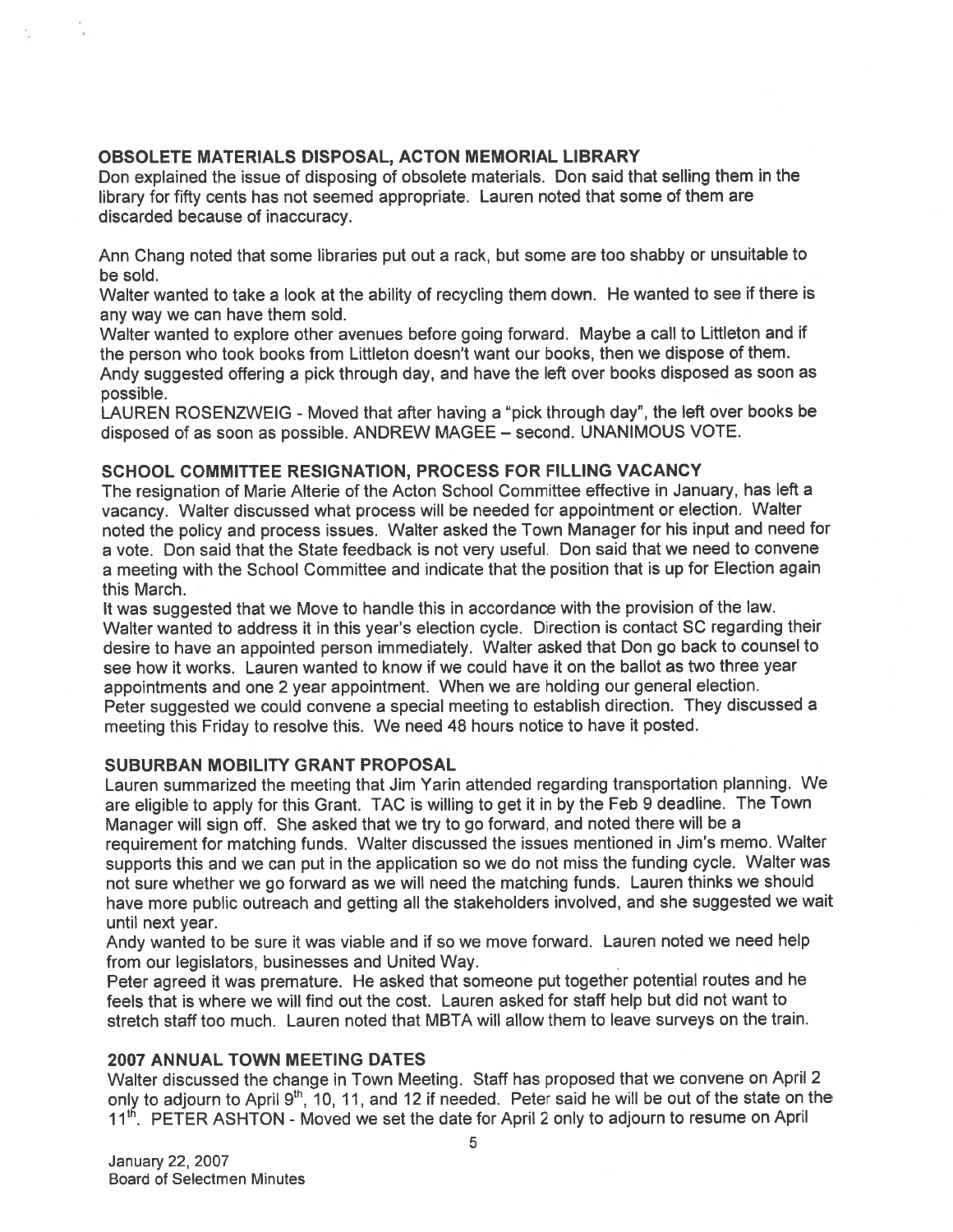$9<sup>th</sup>$ . LAUREN ROSENZWEIG. Second. UNANIMOUS VOTE. Lauren asked that we get the change out to the public.

#### VETERANS' DAY CEREMONY ISSUES

Lauren spoke about last year's ceremony and felt that perhaps the word did not ge<sup>t</sup> out about the ceremony. She said we had difficulty with the sound system and too much traffic. They did not have the Band participate. Walter noted that Dore' was not available this evening to update the Board. Walter said he wanted to see more done and commented on the fact that it is not well attended. Andy spoke about the ceremony and that we need to do <sup>a</sup> better job. Andy also noted Belle Choate's memo.

Peter spoke about this issue and suggested we reinstate the budget for celebrations such as Veterans' Day, Memorial Day and Fourth of July.

Mr. Farquhar spoke about the need to make this <sup>a</sup> better event. He wanted the Board involved. He felt that we need to <sup>p</sup>lan <sup>a</sup> worthy ceremony to thank to Veterans' and to pass the tradition forward. He wants the Board to personally handle this as par<sup>t</sup> of their duty. He wanted them to take persona<sup>l</sup> ownership, and volunteered his help. Walter asked that this be brought back to the Board.

## CLASS I CAR DEALERS LICENSE, VEHICLE DISPLAY INQUIRY, 76 POWDER MILL ROAD, ACTON FORD

Walter discussed the reques<sup>t</sup> for the Display inquiry. It is not <sup>a</sup> Zoning violation but Garry wanted to let the Board discuss it. Lauren said it sets <sup>a</sup> bad example and she discouraged the use of the ramps. Peter noted it is not in keeping with what we want regarding Class I &11 Licenses. Walter had objection to these types of ramps. Andy noted that he felt it is <sup>a</sup> sign and the Town Manager will review this further.

#### OTHER BUSINESS

Andy referred to Lauren for reporting on her attendance at the expansion feasibility water resources meeting. They are in <sup>a</sup> dilemma as to what the expanded capacity is at the Treatment Plant and they need to see how far they can go.

Lauren asked that the Design Review Committee come in for <sup>15</sup> minutes at an upcoming BOS meeting.

#### CONSENT AGENDA

PETER ASHTON — Moved to approve, ANDREW MAGEE - second. UNANIMOUS VOTE

Hold Camp Fee. Walter asked that staff find out what justification was <sup>g</sup>iven. The Town Manager will review this and ge<sup>t</sup> back to the Board (Bring back to the Board maybe at Friday's special meeting.) Walter wanted back-up and clarification to reques<sup>t</sup> increases.

Hold Buy Down for ACHC. Walter outlined the issue of what the funds will be used for. PETER ASHTON - Moved to approve the buy down request. ANDREW MAGEE — second. UNANIMOUS VOTE.

#### TOWN MANAGER'S REPORT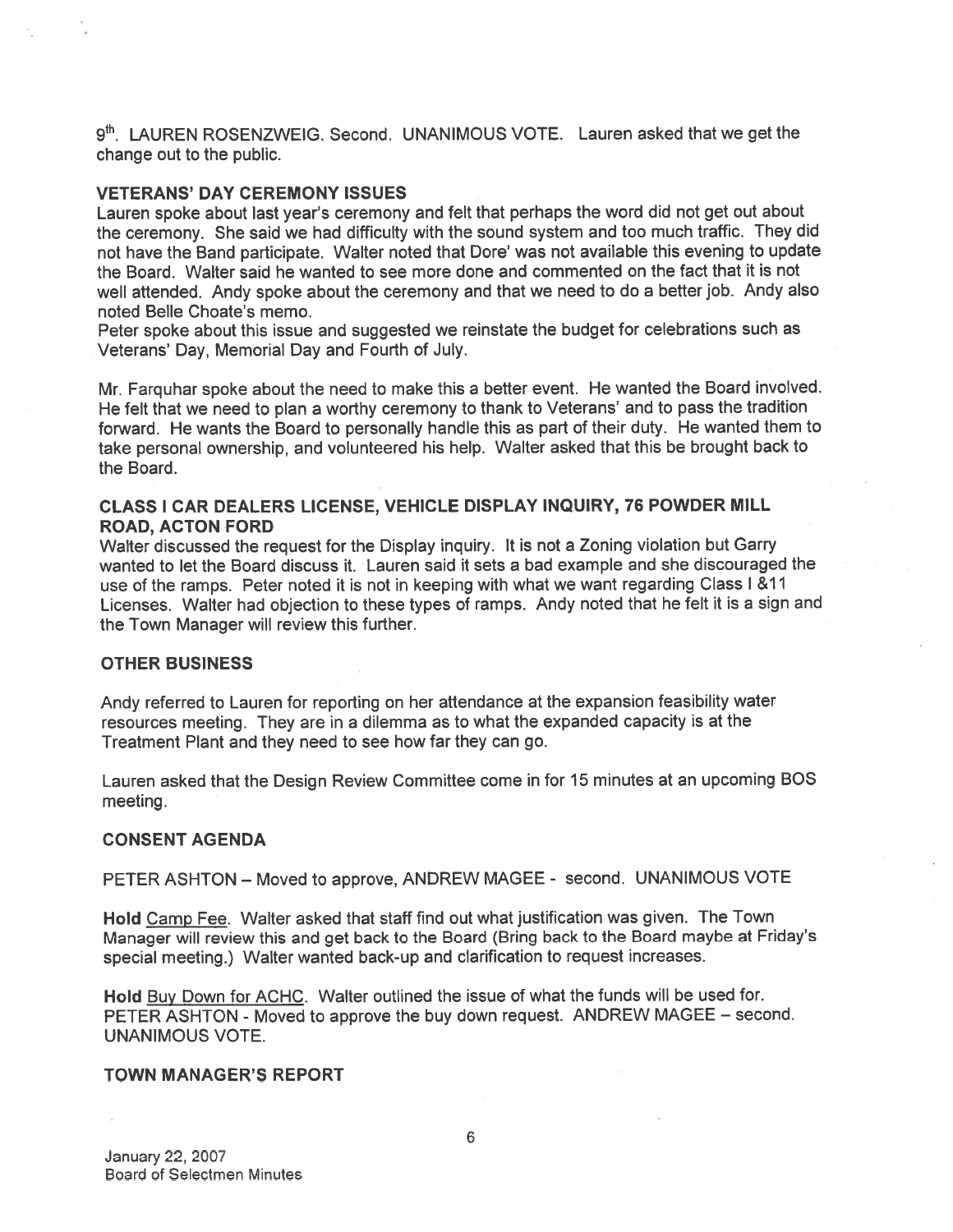EDWARD BRAVO, SITE PLAN CONTINUANCE RE-VOTE. PETER ASHTON —Moved to amend the motion taken on January 8, 2007 as follows: Move to continue the hearing for Site Plan #07/11/07-409, 288 Main Street, Edward Bravo, to February 26, at 7:20 P.M. ANDREW MAGEE second. UNANIMOUS VOTE.

#### FIRE STATION NEEDS STUDY COMMITTEE RECOMMENDATION

Dore' has asked this be discussed in his absence tonight. The Board agreed with Don's suggestions.

## SIDEWALK PRIORITIZATION TASK FORCE

Don thinks that we should have TAC and others with vested interests involved. WaIter does not think we should have TAC handle this. Lauren said <sup>a</sup> there are <sup>a</sup> group of citizens around the town who suppor<sup>t</sup> the list and their involvement would be helpful. Peter too said he did not want this dropped in TAC's lap.

## EXECUTIVE SESSION

LAUREN ROSENZWEIG —Moved to go into Executive Session for the purpose of discussion of purchase of Real property. All AYES. UNANIMOUS

<u>Lauren A Rosemp</u>eveig<br>Clerk, Board of Selectmen

april 17, 2007 Date/

January 22, 2007 Board of Selectmen Minutes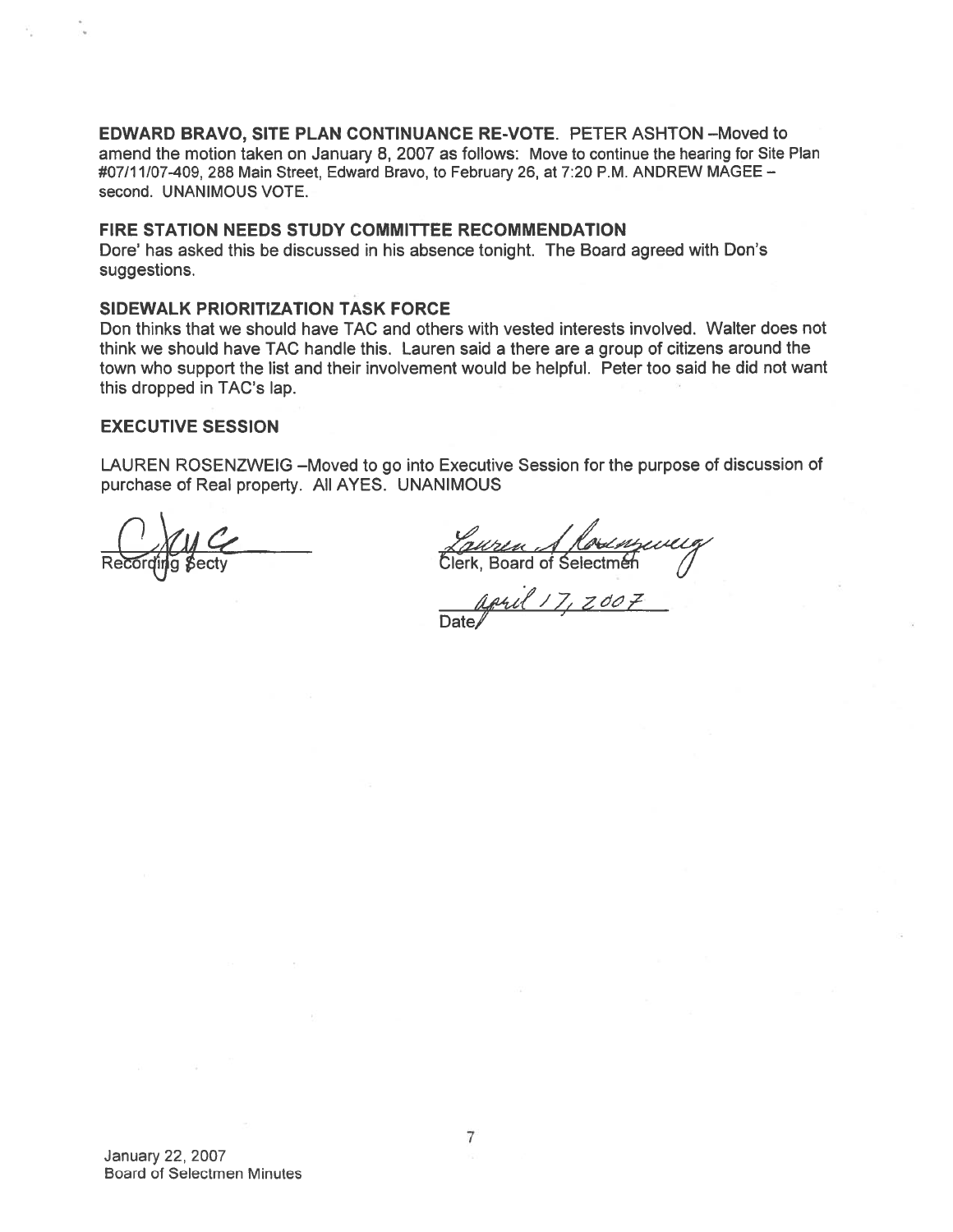# BOARD OF SELECTMEN & SEWER COMMISSIONERS' MEETING AGENDA

# Memorial Library Meeting Room January 22, 2007 7:00 PM

# I. CITIZENS' CONCERNS

#### II. PUBLIC HEARINGS AND APPOINTMENTS

- 1. 7:02 OPERATIONAL MINUTE The Town Manager will provide <sup>a</sup> brief repor<sup>t</sup> on topics of interest.
- 2. 7:20 COMMITTEE INTERVIEW, TRANSPORTATION ADVISORY COMMITTEE, EENGT MUTEN Enclosed please find materials in the subject regard, for Board consideration.
- 3. 7:30 BOARD OF ASSESSORS OVERSIGHT MEETING No materials enclosed.
- 4. 7:50 COMMITTEE INTERVIEW, TRANSPORTATION ADVISORY COMMITTEE, HARVEY BERLINER Enclosed please find materials in the subject regard, for Board consideration.
- 5. 8:00 BOARD OF HEALTH OVERSIGHT COMMITTEE Enclosed please find materials in the subject regard, for Board consideration.
- 6. 8:20 VOLUNTEER COORDINATING COMMITTEE OVERSIGHT MEETING No materials enclosed.
- 7. 8:40 COMMITTEE INTERVIEW, ALTERNATE BOARD OF ASSESSORS, PAUL WEXELBLAT Enclosed please find materials in the subject regard, for Board consideration.
- 8. 8:50 COMMITTEE INTERVIEW, HISTORIC DISTRICT COMMISSION, ELLIE HALSEY Enclosed please find materials in the subject regard, for Board consideration.
- 9. 9:05 CHANGE OF MANAGER, NOT YOUR AVERAGE JOE'S, INC. Enclosed please find materials in the subject regard, for Board consideration.
- Ill. SELECTMEN'S BUSINESS
	- 10. FY08 BUDGET DISCUSSION Enclosed please find materials in the subject regard, for Board consideration.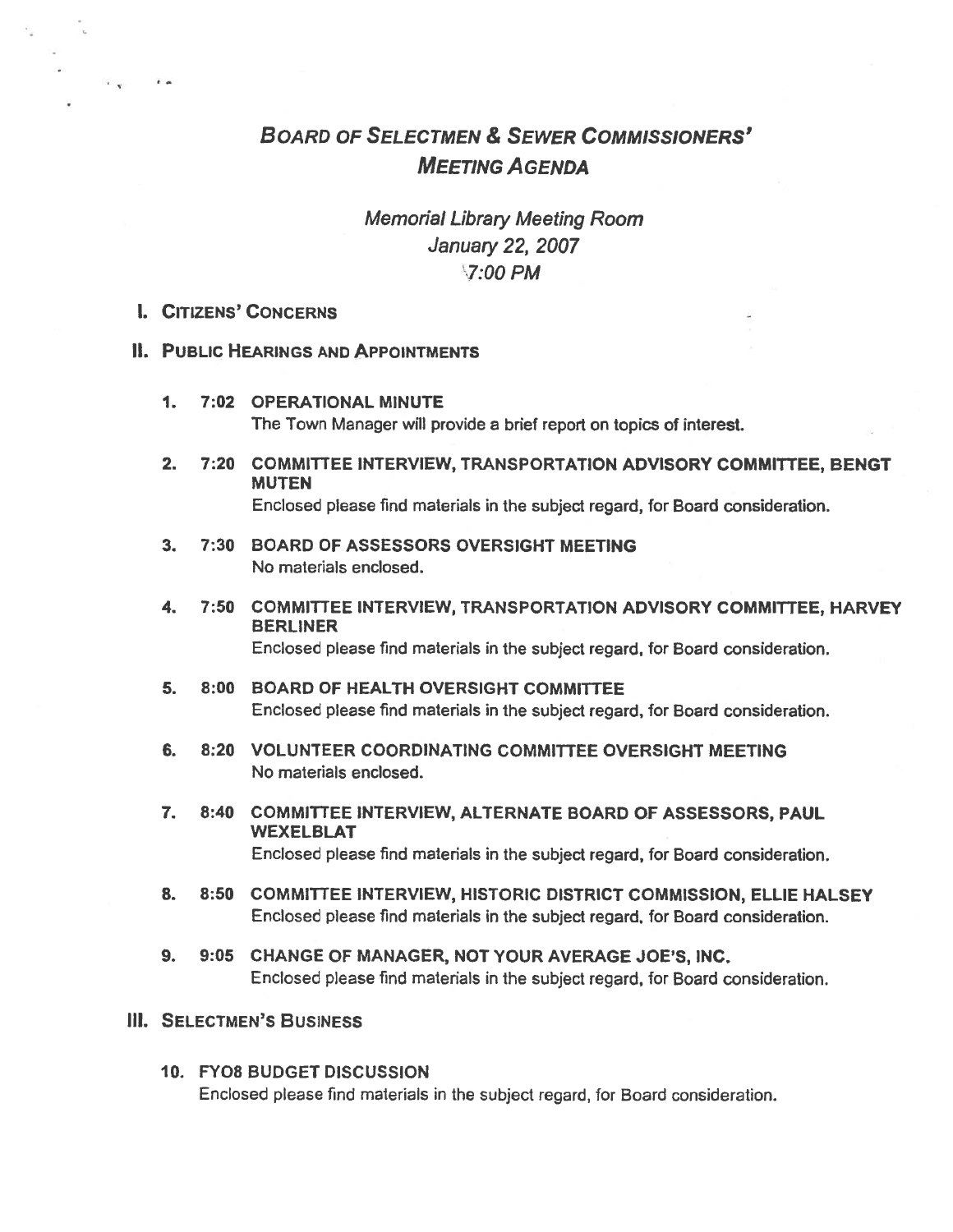- 11. OBSOLETE MATERIALS DISPOSAL, ACTON MEMORIAL LIBRARY Enclosed please find materials in the subject regard, for Board consideration.
- 12. SCHOOL COMMITTEE RESIGNATION, PROCESS FOR FILLING VACANCY Enclosed please find materials in the subject regard, for Board consideration.
- 13. SUBURBAN MOBILITY GRANT PROPOSAL Enclosed please find materials in the subject regard, for Board consideration. Selectmen Rosenzweig will speak to this request.
- 14. 2007 ANNUAL TOWN MEETING DATES Enclosed please find materials in the subject regard, for Board consideration.
- 15. VETERANS' DAY CEREMONY ISSUES Enclosed please find materials in the subject regard, for Board consideration.
- 16. CLASS I CAR DEALER LICENSE, VEHICLE DISPLAY INQUIRY, 76 POWDER MILL ROAD, ACTON FORD Enclosed please find materials in the subject regard, for Board consideration.
- 17. OTHER BUSINESS

## IV. CONSENT AGENDA

18. ASSABET RIVER RAIL TRAIL, DESIGN OPTIONS STUDY, BOARD OF SELECTMEN REPRESENTATION

Enclosed please find materials in the subject regard, for Board consideration.

- 19. "MOTORCYCLES ARE EVERYWHERE" SIGN REQUEST, MASSACHUSETTS MOTORCYCLE ASSOCIATION Enclosed please find materials in the subject regard, for Board consideration.
- 20. CONDOMINIUM BUY DOWN PROGRAM EXPENDITURES REQUEST, ACTON COMMUNITY HOUSING CORPORATION Enclosed <sup>p</sup>lease find materials in the subject regard, for Board consideration.
- 21. STATE-WIDE CABLE FRANCHISING LEGISLATION, VERIZON Enclosed please find materials in the subject regard, for Board consideration.
- 22. 2007 YOUTH CAMP FEE RECOMMENDATION, NARA PARK Enclosed please find materials in the subject regard, for Board consideration.
- 23. ACCEPT GIFT, WEST ACION CITIZENS' LIBRARY Enclosed please find <sup>a</sup> gift \$1 ,500.OO from the Friends of Acton Libraries, for Board consideration.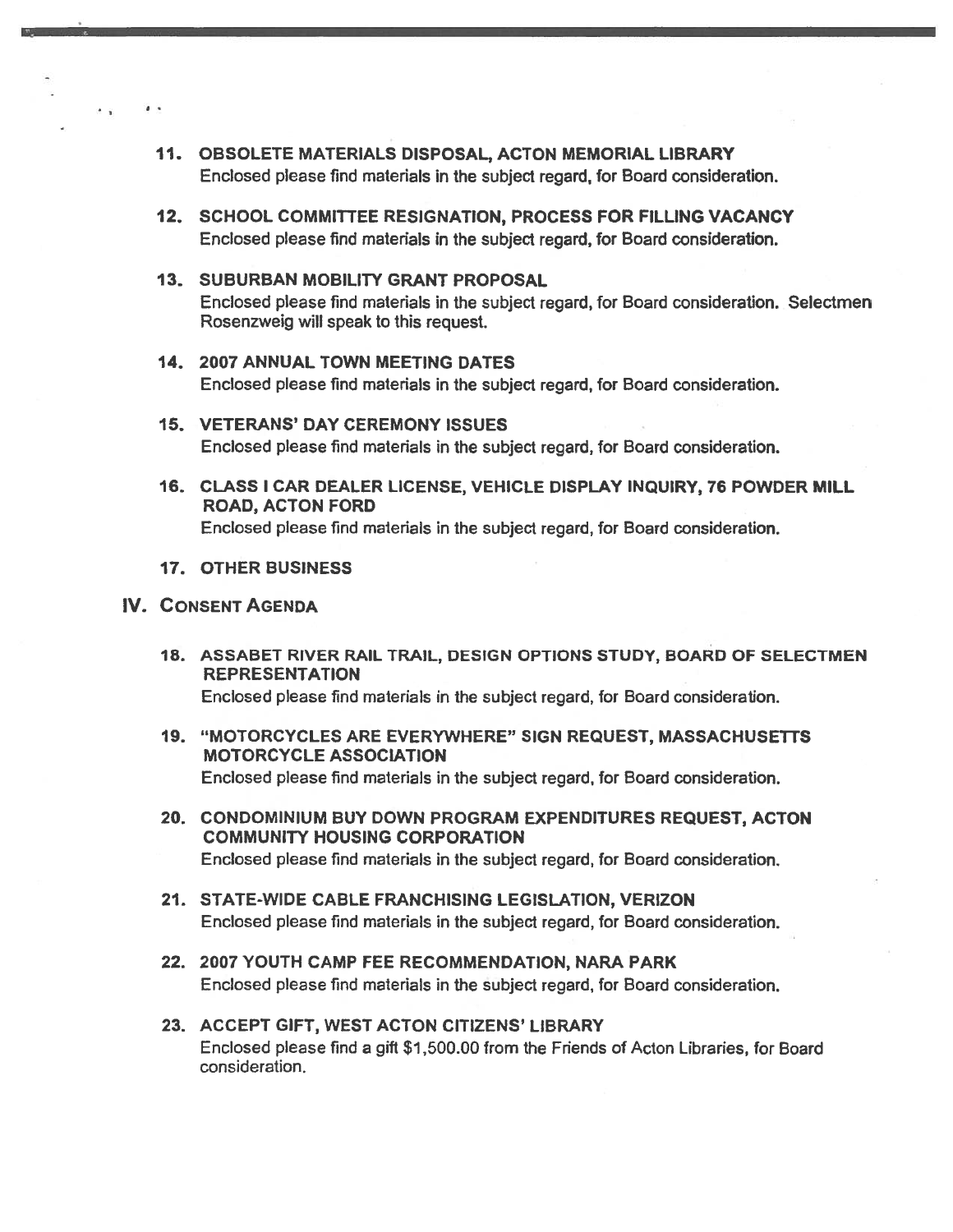## 24. ACCEPT GIFT, RECREATION COMMISSION

 $\ddot{\phantom{a}}$ 

Enclosed <sup>p</sup>lease find <sup>a</sup> <sup>g</sup>ift of \$1,500.00 from Comcast Corn, for Winterfest 2007, for Board consideration.

## 25. ACCEPT GIFT, RECREATiON COMMISSION

Enclosed <sup>p</sup>lease find <sup>a</sup> <sup>g</sup>ift of \$100.00 from Acton Hardware, for Winterlest 2007, for Board consideration.

#### 26. ACCEPT GIFT, RECREATION COMMISSION

Enclosed <sup>p</sup>lease find <sup>a</sup> <sup>g</sup>ift of \$300.00 from Middlesex Bank, for Winterfest 2007, for Board consideration.

#### 27. ACCEPT GIFT, RECREATION COMMISSION

Enclosed <sup>p</sup>lease find <sup>a</sup> <sup>g</sup>ift of <sup>a</sup> fish tank valued at \$50.00 from the Fish Nook, for use by the Teen Repertory Theatre Group, for Board consideration.

#### 28. ACCEPT GIFT, RECREATION COMMISSION

Enclosed <sup>p</sup>lease find <sup>a</sup> gift certificate valued at \$25.00 from Not Your Average Joe's for use by the Teen Repertory Theatre Group, for Board consideration.

#### 29. ACCEPT GIFT, RECREATION COMMISSION

Enclosed please find <sup>a</sup> gift certificate valued at \$25.00 from Ralph Jordans for use by the Teen Repertory Theatre Group, for Board consideration.

### 30. ACCEPT GIFT, RECREATION COMMISSION

Enclosed <sup>p</sup>lease find <sup>a</sup> <sup>g</sup>ift certificate valued at \$25.00 from Kennedy and Company, for use by the Teen Repertory Theatre Group, for Board consideration.

#### 31. ACCEPT GIFT, RECREATION COMMISSION

Enclosed please find <sup>a</sup> gift of wood products valued at \$80.00 from Concord Lumber, for use by the Teen Repertory Theatre Group, for Board consideration.

# V. TOWN MANAGER'S REPORT

# 32. FIRE STATION NEEDS STUDY COMMITTEE RECOMMENDATION Enclosed please find materials in the subject regard, for Board consideration.

# 33. SIDEWALK PRIORITIZATION TASK FORCE Enclosed <sup>p</sup>lease find materials in the subject regard, for Board consideration.

#### VI. EXECUTIVE SESSION

There will be <sup>a</sup> need for Executive Session